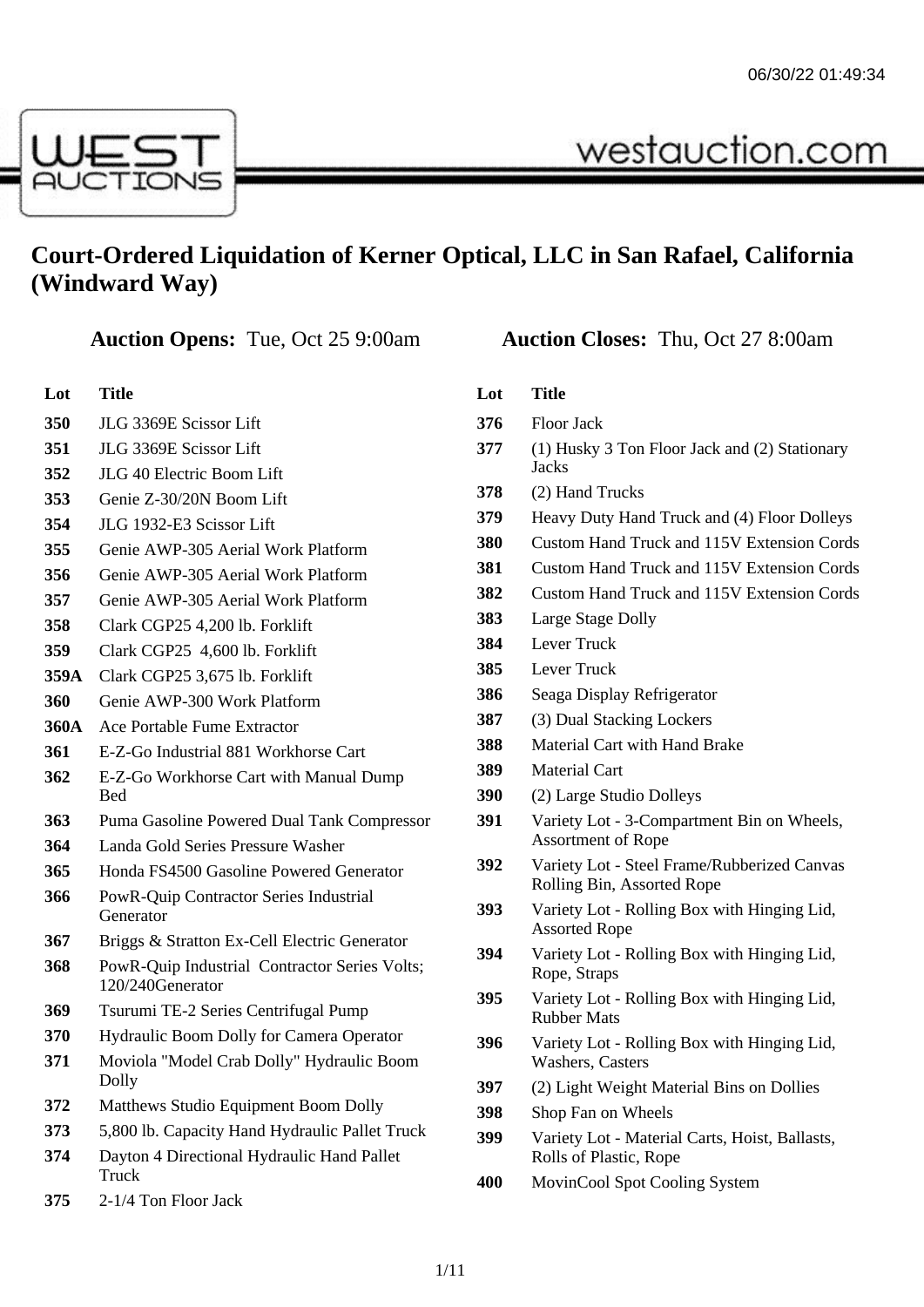| Lot  | <b>Title</b>                                                                       |  |  |
|------|------------------------------------------------------------------------------------|--|--|
| 401  | Variety Lot - Rolling Cart, (15+) Fire<br>Extinguishers                            |  |  |
| 402  | Variety Lot - (3) Vacuums, (2) Garbage Cans,<br><b>Absorbent Material</b>          |  |  |
| 403  | Variety Lot - (6) Rolling Carts, (3) Rolling<br>Hampers, Painting Equipment        |  |  |
| 404  | (2) Curb Hoppers                                                                   |  |  |
| 405  | (2) 4-Wheeled Equipment Dollies                                                    |  |  |
| 406  | (2) 4-Wheeled Equipment Dollies                                                    |  |  |
| 407  | Steel Rolling Cart with Shelves                                                    |  |  |
| 408  | Large Rolling Wooden Box with Sound<br><b>Blankets</b>                             |  |  |
| 409  | Variety Lot - Large Rolling Box, Black<br><b>Partition Curtains</b>                |  |  |
| 410  | Variety Lot - Large Rolling Wooden Box,<br><b>Partition Curtains</b>               |  |  |
| 411  | (3) Pipe Grids                                                                     |  |  |
| 412  | (7) American Steel Lighting Stands                                                 |  |  |
| 413  | (4) 2" Curved Metal Pipes                                                          |  |  |
| 414  | (10) American Steel Camera Tripods                                                 |  |  |
| 416  | Steel 20' x 20' Blue Screen                                                        |  |  |
| 416A | (35) Budgit Chain Hoists                                                           |  |  |
| 417  | (12) American Steel Tripods                                                        |  |  |
| 418  | (4) Steel Rounded Pipes                                                            |  |  |
| 419  | (9) Large Rolling American Steel Tripods                                           |  |  |
| 420  | (18) Mathews Rolling Steel Tripods                                                 |  |  |
| 421  | (8) Black Partition Curtains with Curtain<br>Holders                               |  |  |
| 422  | (20+) Buckets of Green and Blue Video Paint<br>and Aery-Shield                     |  |  |
| 423  | (35+) American Steel C-Stands                                                      |  |  |
| 424  | $(15)$ C-Stands                                                                    |  |  |
| 425  | $(60+)$ Mathews C-Stands with Grip Heads                                           |  |  |
| 426  | Variety Lot - Studio Cloths, Blankets, Velvet                                      |  |  |
| 426A | <b>Pallet Rack</b>                                                                 |  |  |
| 427  | Green Screen and Blue Screen Fabric                                                |  |  |
| 428  | <b>Custom Steel Track Boom</b>                                                     |  |  |
| 429  | Variety Lot - (3) Rolling Wood Boxes,<br>Hoist/Pully/Chain/Track Rolling Equipment |  |  |
| 430  | Budget 1-Ton Electric Hoist with (9) Track<br>Rollers                              |  |  |
| 431  | (2) Rolling Wood Boxes with Sandbags                                               |  |  |
| 432  | (2) Rolling Wood Boxes with Sandbags and (2)<br><b>Baby Spotlights</b>             |  |  |
| 433  | (2) Rolling Wood Boxes with Sandbags                                               |  |  |
|      |                                                                                    |  |  |

## (2) Rolling Wood Boxes with Sandbags

- (2) Rolling Wood Boxes with Sandbags
- (2) Wooden Rolling Carts with (40+) Steel Weights
- Rolling Wood Cart with Black Cloth Flags
- Rolling Wood Cart with Black Cloth Flags
- Rolling Wood Cart with Black Cloth Flags
- Rolling Wood Cart with Black Cloth Flags
- (15) Steel Mole Richardson Rolling Tripods on Pallet
- **442A** Rolling Wood Cart with Black Cloth Flags
- Rolling Wood Box with 1/4" Aluminum Frames
- Steel Rolling Rack with Aluminum Framed Plastic
- Rolling Steel Rack with Various Styrofoam Boards
- Blue and Green Screen Boards on (3) Rolling Cargo Dollies
- Variety Lot LEE Light Filters, (3) Rolling Boxes
- Mole-Richardson Type 1971 Wind Machine
- **448A** Mole-Richardson Type 1971 Wind Machine
- Mole-Richardson Wind Machine Fans on Rolling Tripod
- **449A** Mole-Richardson Wind Machine Fans on Rolling Tripod
- Large Mole-Richardson C-Grip Lit on Rolling Box
- Steel Rolling Cart with (6) American Tri-Pods
- (6) 1/2-Ton Budget Hoists and Chains
- 30' x 100' Green Screen in Rolling Wood Box
- 27' x 100' Blue Screen in Rolling Wood Box
- Black Cloth in Rolling Wood Box
- Variety Lot (5) 20KW Dimmers, Chain, Mirrors, Clamps, Steel Cart
- Minuteman Parker Vacuum with Minuteman Battery Charger
- Cheseboros in Rolling Wooden Box
- (2) Large American Steel Tripods
- (2) Large American Steel Tripods
- (2) Mathews "Crank-O-Vator" Rolling Tripods
- (2) Mathews "Crank-O-Vator" Rolling Tripods
- Mathews 7581 "Crank-O-Vator" Rolling Tripod
- (9) C-Grip Tripods
- Ronford Baby Tripod
- Sherman Fairchild Steel Camera Tripod
- Steel Camera Tripod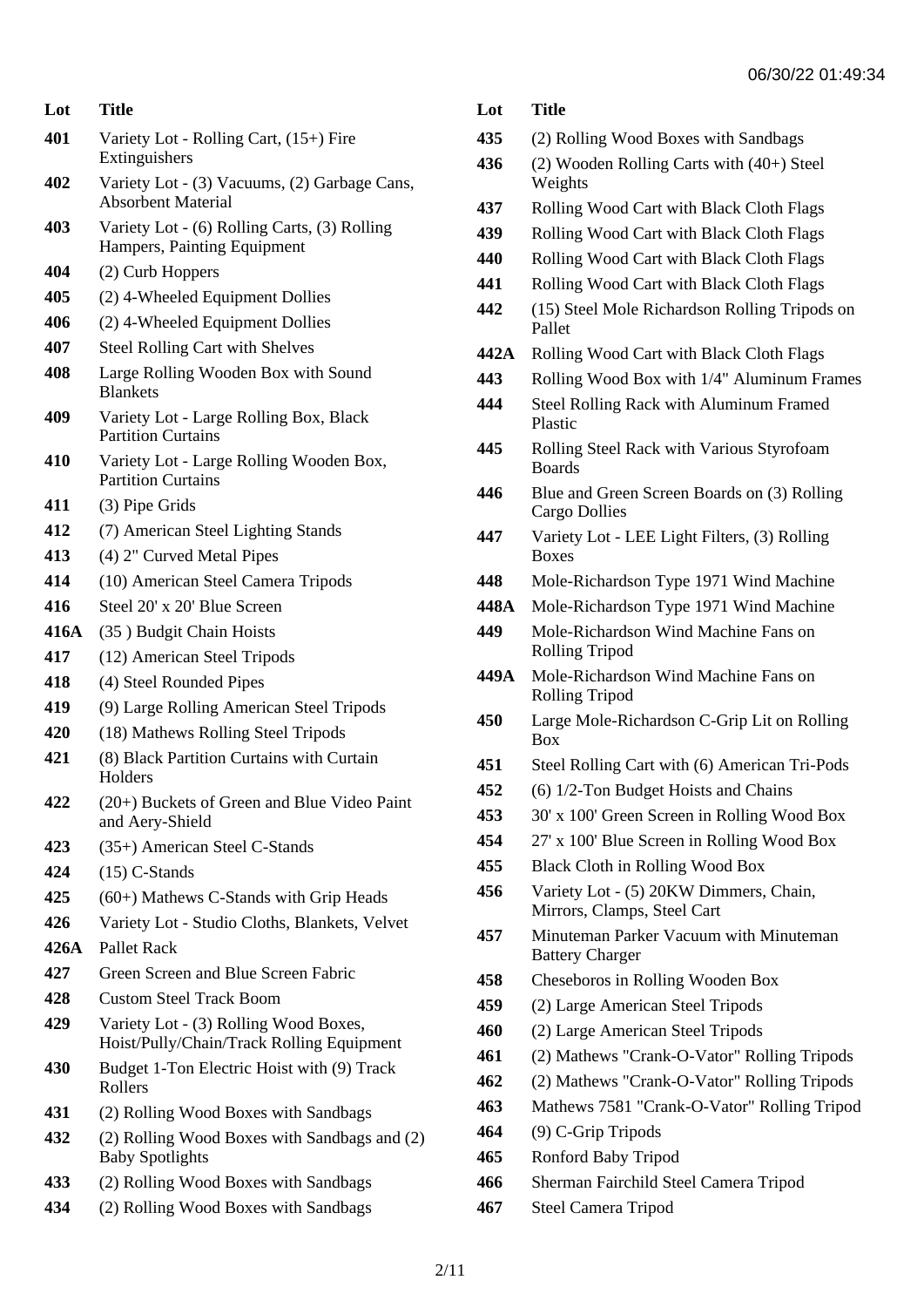| Lot  | Title                                                                             |  |  |
|------|-----------------------------------------------------------------------------------|--|--|
| 468  | Variety Lot - Film Production Curtains, Film<br>Production Fabric, Rollers, Tarps |  |  |
| 469  | (4) Large Fabric Green/Blue Screens on Pallet                                     |  |  |
| 470  | $(6+)$ Black Curtains - Used in Film Production                                   |  |  |
| 471  | Large Pallet of Fabric - Green/Blue Screens                                       |  |  |
| 472  | (34+) Yellow Jacket Cable Protectors on Pallet                                    |  |  |
| 473  | $(30+)$ 6,000 Watt Space Lights                                                   |  |  |
| 473A | Pallet Rack                                                                       |  |  |
| 474  | (28) 6,000 Watt Space Lights                                                      |  |  |
| 475  | (28) 6,000 Watt Space Lights                                                      |  |  |
| 476  | Wooden Crate with Human Cut-Out For<br><b>Making Foam Molds</b>                   |  |  |
| 477  | Film Production Equipment - TV's, Electronics,<br>Cameras, DVD Players            |  |  |
| 477A | Black, Green and Blue Boards                                                      |  |  |
| 478  | (2) Cabinets with Safety Products and First Aid<br>Cabinet                        |  |  |
| 479  | (3) Rolling Pin-Boards                                                            |  |  |
| 480  | Safety Harnesses and Equipment in Wooden<br>Crate                                 |  |  |
| 481  | <b>Ice Chest</b>                                                                  |  |  |
| 482  | Rolling Steel Cart with Power Adapters and<br><b>Autotransformers</b>             |  |  |
| 483  | <b>Steel Cabinet with Chemicals and Paint Products</b>                            |  |  |
| 484  | Mathews Master Vator Tripod                                                       |  |  |
| 485  | Mathews 7581 Super-Crank Tripod - Damaged                                         |  |  |
| 486  | Mole-Richardson Baby 2K Softlite on Tripod                                        |  |  |
| 487  | Mole-Richardson 2581 Baby Softlite on Tripod                                      |  |  |
| 488  | Mole-Richardson Baby Junior Solarspot Light<br>on Tripod                          |  |  |
| 489  | (18) Wetsuits, (15) Scuba Pro Boots and Scuba<br>Gear                             |  |  |
| 490  | 10 x 10 EZ-UP Tent                                                                |  |  |
| 491  | $10 \times 10$ EZ-Up Tent                                                         |  |  |
| 492  | (5) Office Chairs                                                                 |  |  |
| 493  | Mole-Richardson Baby Junior Spotlite on<br>Tripod                                 |  |  |
| 494  | Mole-Richardson Baby Junior Spotlite on<br>Tripod                                 |  |  |
| 495  | Arri 2000 Spot Light on American Tripod                                           |  |  |
| 496  | Arri 2000 Spot Light on American Tripod                                           |  |  |
| 497  | Arri 2000 Spot Light on American Tripod                                           |  |  |
| 498  | Arri 2000 Spot Light on American Tripod                                           |  |  |
| 499  | Arri 2000 Spot Light on American Tripod                                           |  |  |
|      | Mole-Richardson Baby Junior Spotlite on                                           |  |  |

|     | 000022 UT.                                                      |
|-----|-----------------------------------------------------------------|
| Lot | <b>Title</b>                                                    |
| 501 | Mole-Richardson Baby Junior Spotlite on<br>American Tripod      |
| 502 | Mole-Richardson Baby Junior Spotlite on<br>American Tripod      |
| 503 | Arri 2000 Spot Light on American Tripod                         |
| 504 | Arri 2000 Spot Light on American Tripod                         |
| 505 | Arri 2000 Spot Light on American Tripod                         |
| 506 | Arri 2000 Spot Light on American Tripod                         |
| 507 | Arri 2000 Spot Light on American Tripod                         |
| 508 | Arri 2000 Spot Light on American Tripod                         |
| 509 | Arri Studio 5000 Spotlite on American Tripod                    |
| 510 | Arri Studio 5000 Spotlite on American Tripod                    |
| 511 | Arri Studio 5000 Spotlite on American Tripod                    |
| 512 | Arri Studio 5000 Spotlite on American Tripod                    |
| 513 | Arri Studio 5000 Spotlite on American Tripod                    |
| 514 | Arri Studio 5000 Spotlite on American Tripod                    |
| 515 | Arri Studio 5000 Spotlite on American Tripod                    |
| 516 | Mole-Richardson Baby Junior Spotlite on<br>American Tripod      |
| 517 | Mole-Richardson Baby Junior Spotlite on<br>American Tripod      |
| 518 | Mole-Richardson Baby Junior Spotlite on<br><b>Century Stand</b> |
| 519 | Mole-Richardson Baby Junior Spotlite on<br><b>Century Stand</b> |
| 520 | Mole-Richardson Baby Junior Spotlite on<br><b>Century Stand</b> |
| 521 | Mole-Richardson Baby Junior Spotlite on<br><b>Century Stand</b> |
| 522 | Mole-Richardson Baby Junior Spotlite on<br><b>Century Stand</b> |
| 523 | Mole-Richardson Baby Junior Spotlite on<br><b>Century Stand</b> |
| 524 | Mole-Richardson Baby Junior Spotlite on<br><b>Century Stand</b> |
| 525 | Mole-Richardson Baby Junior Spotlite on<br><b>Century Stand</b> |
| 526 | Mole-Richardson Baby Junior Spotlite on<br><b>Century Stand</b> |
| 527 | Mole-Richardson Baby Junior Spotlite on<br><b>Century Stand</b> |
| 528 | Mole-Richardson Baby Junior Spotlite on<br><b>Century Stand</b> |
| 529 | Mole-Richardson Baby Junior Spotlite on<br><b>Century Stand</b> |

 Mole-Richardson Baby Junior Spotlite on Century Stand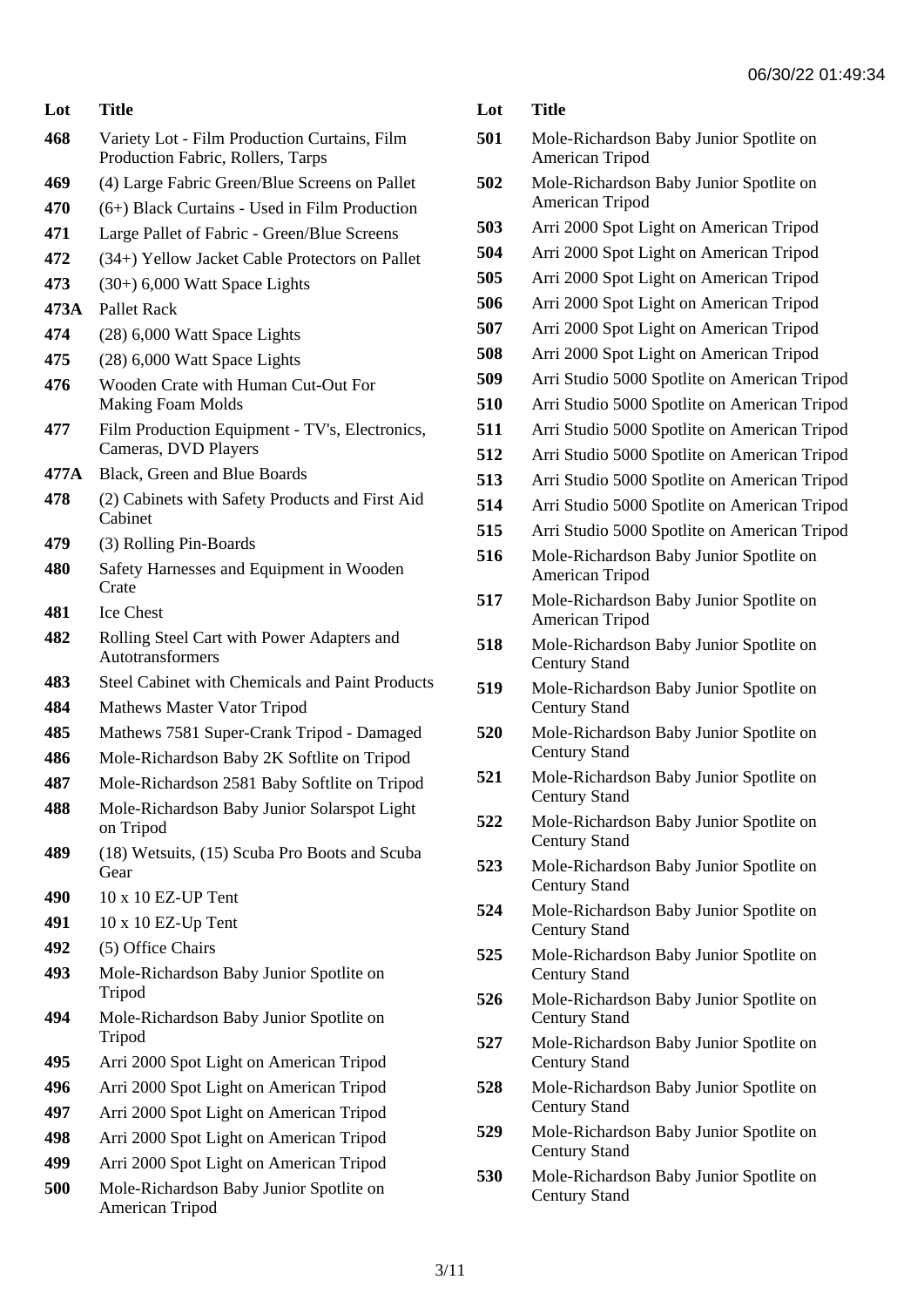- Mole-Richardson Baby Softlite on Tripod
- Arri 2000 Spotlite on American Tripod
- Arri 2000 Spotlite on American Tripod
- Arri 2000 Spotlite on American Tripod
- Arri 2000 Spotlite on American Tripod
- Arri 2000 Spotlite on American Tripod
- Studio Blocks on Steel Rolling Cart
- Studio Blocks on Steel Rolling Cart
- Studio Blocks on Rolling Platform
- Pallet of Studio Blocks
- Two Tier Steel Rolling Platform
- Three Tier Steel Rolling Platform with Parts
- Camera Focus Board on (2) Mole Richardson Tripods
- **543A** (5) Large Black Curtains
- **543B** (3) Black Rolling Curtains
- **543C** (8) Black Curtains with Rollers
- 4' Wood Step Ladder
- 4' Wood Step Ladder
- 4' Wood Step Ladder
- 10' Wood Double Sided Folding Ladder
- 10' Wood Double Sided Folding Ladder
- 10' Wood Double Sided Folding Ladder
- 10' Wood Double Sided Folding Ladder
- Werner 12' Fiberglass Folding Ladder
- Louisville Double Sided 12' Fiberglass Folding Ladder
- Green Bull Double Sided 14' Fiberglass Folding Ladder
- Cuprum Double Sided 12' Fiberglass Folding Ladder
- Werner Double Sided 12' Fiberglass Folding Ladder
- Werner Double Sided 16' Fiberglass Folding Ladder
- Werner Double Sided 10' Fiberglass Folding Ladder
- Werner Double Sided 10' Fiberglass Folding Ladder
- Werner 28' Fiberglass American Flag Extension Ladder
- Rhino 4' Double Sided Folding Ladder
- Cuprum 4' Double Sided Folding Ladder
- Werner 6' Double Sided Fiberglass Folding Ladder
- **Lot Title**
- Werner 6' Fiberglass Folding Ladder
- Werner 6' Fiberglass Folding Ladder
- Werner 8' Fiberglass Folding Ladder
- Werner 8' Fiberglass Folding Ladder
- Werner 8' Double Sided Fiberglass Folding Ladder
- Werner 8' Fiberglass Folding Ladder
- Werner 8' Double Sided Folding Ladder
- Rhino 8' Double Sided Fiberglass Folding Ladder
- Werner 8' Double Sided Fiberglass Folding Ladder
- Cuprum 8' Double Sided Fiberglass Folding Ladder
- 8' Fiberglass Folding Ladder
- Howard 8' Wood Double Sided Folding Ladder
- 8' Wood Double Sided Folding Ladder
- (3) Aluminum Triangle Stage Trusses
- (3) Aluminum Triangle Stage Trusses
- (3) Aluminum Triangle Stage Trusses
- 16' Motion Control Crane with Vista Cruiser Camera with Control Console
- **581A** Custom Pan Tilt Head with MC Rotators and PacSci Servo Motors
- **581B** Rotator Table on Pipe Frame
- **581C** (2) Motion Control Cradles with Motors
- Variety Lot Grip Blankets, Sand Bags, Large **Curtains**
- Xenon and Norelco Projector Lamphouses
- Model Lighting Pylon
- Model Pylon
- Curtains
- **586A** Pallet Rack
- Model Pylon
- 34" Space Lite Socks
- Pallet Racking
- **589A** 3/4" Plywood Pieces
- Steel Tracks on Wood Frame
- **590A** Cantilever Pipe Rack
- Variety Lot Metal Screens, Plastic Poly Sheeting
- **591A** Pallet Rack
- Metal and Plastic Flags
- Grip Head Parts and Handles
- **594A** Pallet Rack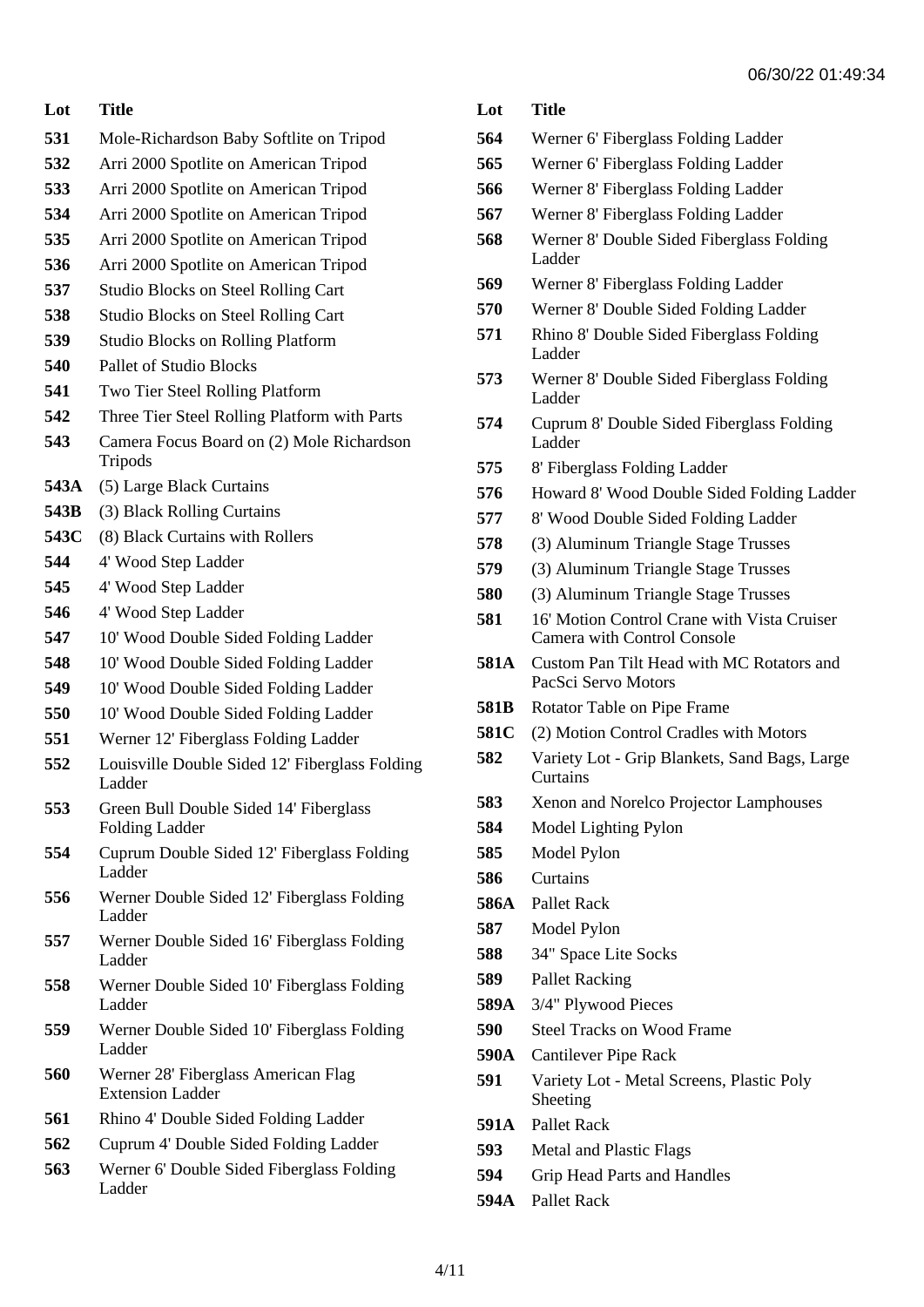| Lot  | Title                                                                                  |  |
|------|----------------------------------------------------------------------------------------|--|
| 595  | Show Cards and Flags                                                                   |  |
| 596  | Variety Lot - Work Table on Wheels, Tools,<br>Screws, Bolts                            |  |
| 597  | <b>Blue Safety Mats</b>                                                                |  |
| 598  | 2" x 4" Wedge Blocks                                                                   |  |
| 599  | Cheese Boroughs in Crate                                                               |  |
| 599A | Pallet Rack                                                                            |  |
| 600  | Burgers in Wood Crate                                                                  |  |
| 601  | Wedges and Shims in Wood Crate                                                         |  |
| 602  | Modified Burgers in Wood Crate                                                         |  |
| 603  | Variety Lot - Parrallel Wheels, Trolleys, Metal<br>Pipes                               |  |
| 604  | Portable Wood Stairs                                                                   |  |
| 605  | Grip Arms, Baby Stands and Junior Risers                                               |  |
| 606  | (9) Truss Stands Corner Pieces and (2) Truss<br>Basses (metal) 3/4" pipe               |  |
| 607  | Heavy Duty Plates for Pipe Base                                                        |  |
| 607A | Pallet Rack                                                                            |  |
| 608  | $(18)$ 24" x 24" Pipe Bases                                                            |  |
| 609  | <b>Side Rails for Parallels</b>                                                        |  |
| 610  | C-Clamps                                                                               |  |
| 611  | $(21)$ 24" x 24" Pipe Bases                                                            |  |
| 612  | (2) Space Heaters and (4) Box Fans                                                     |  |
| 613  | Variety Lot - Burgers, Foot Flanges, Speed 'T'<br>Pipe Fittings and Clips              |  |
| 613A | Pallet Rack                                                                            |  |
| 614  | Variety Lot - Pipe Joiners, 1" x 4" Clamps,<br>Straps, Shackles, 2.5" Aluminum Joiners |  |
| 614A | <b>Pallet Rack</b>                                                                     |  |
| 615  | (44) 4x8 3/4" Plywood Parallel Lids                                                    |  |
| 616  | (144) Parallels for Stage Building                                                     |  |
| 617  | Male & Female 250V Batel Adapters                                                      |  |
| 618  | (60) Dimmer Modules by Stand Lighting Model<br>CD <sub>80</sub>                        |  |
| 619  | Mole Richardson 9 Light Molepar Type 5771<br>Molequartz                                |  |
| 620  | Male & Female DMX Cables                                                               |  |
| 620A | <b>Pallet Rack</b>                                                                     |  |
| 621  | Mole Richardson 9 Light Molepar Type 5771<br>Molequartz                                |  |
| 621A | (2) Empty Oasis Cases                                                                  |  |
| 621B | (6) Mole Richardson Light Stands                                                       |  |
| 622  | (42) Dimmer Modules by Stand Lighting Model<br>CD <sub>80</sub>                        |  |
| 623  | <b>Colored Lighting Frames</b>                                                         |  |

| Lot | Title                                                                      |  |
|-----|----------------------------------------------------------------------------|--|
| 624 | Strand Quartz Color Iris 2                                                 |  |
| 625 | <b>Strand Lighting Quartz Color Iris 2</b>                                 |  |
| 626 | <b>Strand Lighting Quartz Color Iris 2</b>                                 |  |
| 627 | <b>Strand Lighting Quartz Color Iris 2</b>                                 |  |
| 628 | (5) Mole Richardson 18" Focusing Mole Quartz<br>Scoop Type 8181            |  |
| 629 | (5) Mole Richardson 18" Focusing Mole Quartz<br>Scoop Type 8181            |  |
| 630 | (4) Lee Color Tran International 192 Pack                                  |  |
| 631 | Rangertone Reel to Reel Film Recorder                                      |  |
| 632 | Portable Vista Vision Projector                                            |  |
| 633 | Orcon Projector Model 1000 35mm                                            |  |
| 634 | Century Projector Model CC with Case, Lamps                                |  |
| 635 | (2) Racks, Lee Colortran Universal Control<br>Module                       |  |
| 636 | Fan Ins, Fan Outs, Male/Female Edison Cables                               |  |
| 637 | 100' MultiPin Cables on Cart                                               |  |
| 638 | (4) "WildFire" Ultraviolet Light Technology<br><b>Stage Lighting Units</b> |  |
| 639 | Variety Lot - Baby 10K Wire, Doors                                         |  |
| 640 | (6) Mole Richardson 10K Flood Lights                                       |  |
| 641 | (2) Kinoflo Studio Lights with Ballast, Bulbs                              |  |
| 642 | (6) Mole Richardson Baby 10K Flood Lights                                  |  |
| 643 | Bin Meltric 120V 100 amp 25 ft                                             |  |
| 644 | Pallet Racks                                                               |  |
| 645 | Meltric 120Volt 100Amp 50' Cables in Bin                                   |  |
| 646 | Meltric 120Volt 100Amp 50' Cables in Bin                                   |  |
| 647 | Assorted Electric Boxes/Adapters with Rack                                 |  |
| 648 | <b>Bin of Meltric and Other Cables</b>                                     |  |
| 649 | Meltric 220V, 100 amp, 50 ft                                               |  |
| 650 | Meltric 220V, 100 amp, 25 ft                                               |  |
| 651 | Hangers                                                                    |  |
| 652 | <b>Matthews Tripod</b>                                                     |  |
| 653 | Metric Adaptors and 3 Phase Cords                                          |  |
| 654 | $(11)$ Arri 2K Lamps                                                       |  |
| 655 | Baby 2K Wires and Doors                                                    |  |
| 656 | Baby 2K Wires and Arri 2K Doors                                            |  |
| 657 | Mole 1000 Watt Baby Wire, Doors and Snoots                                 |  |
| 658 | (20) Mole 1000 Watt Baby-Baby Solarspot<br>Lights                          |  |
| 659 | (15) Mole 1000 Watt Baby-Baby Solarspot<br>Lights                          |  |

 Mole Focal Spot, 407 Solarspot and Other Lights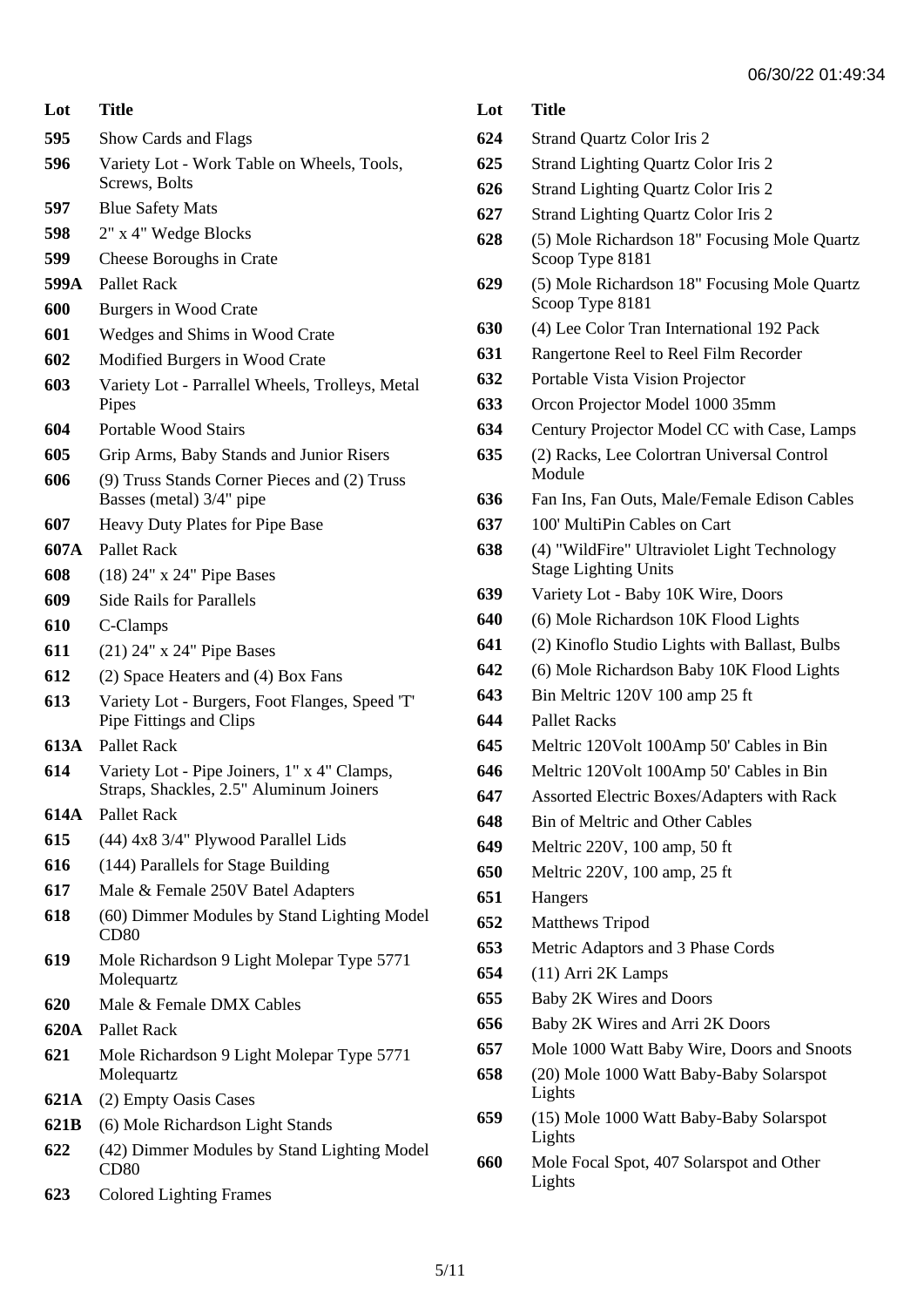| 665 | (6) Mole Inky Regular |
|-----|-----------------------|
| 666 | Mole Inky Accessories |
| 667 | (6) Mole 2K Scoop     |

Baby 407 Snoots, Mole Focal Spot Baby 407

 Baby 407 Wire and Doors in Wood Boxes (12) Mole 1000 Watt Baby 407 Lights

- Baby 5K Wire and Accessories
- (13) Mole Baby 5K

and Tweenie

(20) Mole Focal Spots

**Lot Title**

- Mole Type 245 Sky Light
- Baby 5K Snoots, Wire, Doors
- Tweenie and Betweenie Doors and Wire
- Arri 2K, Mole 2K Soft Light, Mole 750 Watt Soft Light
- Mole Betweenie 300 Watt and Mole 750 Watt Soft Light Accessories
- Mole Tweenie II Spots and Wire
- Tweenie Wire and Doors
- (2) 2K Mole Lipso Lights
- Mole 1000 Watt Broad with Doors and Color Frames
- Mole 650 Watt One-Light Nooklite
- (6) Berkey Colortran Cyc-Lights
- (3) Mole Six-Light Cyc-Light
- (3) Mole Six-Light Cyc-Light
- (4) Mole Six-Light Cyc-Light
- (7) Mole 2K Scoop Lights
- Mole 2K Scoop Sock Frames
- 20K Socks 34" Diameter
- 6K Space Light Wire
- Big Eye 10K, 20K Screens and Rolls of Blue and Red Plastic
- Mole Par 1000, 1200 VNSP Lights and Snoots
- Mole Par 1000 NSP (FFP) Lights
- Mole Par Doors and Wire
- Mole Par Snoots
- Mole Par 1000 Medium (FFR) and 1000 Wide (FFS) Lights
- Dedo Light DLH2 Lights with Cables and Accessories in Case
- Cam-Lok 2/0 Cables in Bin
- 25' Cam-Lok 2/0 Cables in Bin
- 50' Cam-Lok 2/0 Cables in Bin
- Cam-Lok Cables in Bin

 50' Cam-Lok 4/0 Cables in Bin 100' Cam-Lok 4/0 Cables in Bin L21-20 3Phase 20Amp 25' and 50' Cables in Bin 3-Circuit Yellow Box with L21-20 Plug and 50' Cable in Bin 3-Circuit Yellow Box with L21-20 Plug and 25' Cable in Bin Meltric 120Volt 50Amp 50' Cables in Bin Meltric 120Volt 50Amp 25' Cables in Bin 12-3 Stingers in Bin 25' 12-3 Stingers in Bin 50' 12-3 Stingers in Bin

- Meltric 120Volt 100Amp 25' Cables in Bin
- (2) Mole Distro Box , Cam-in, Bates-out
- (10) Strand Dimmers
- Mole Gang Boxes
- Cables, Feeders, Bates
- CamLok Adaptors, Bates
- Meltric Bates Adapters
- Meltric Female to Bates Male, Short CamLok Cables
- Filter Gels
- Parcan VNSP (FFN) Type 3741
- Parcan NSP (FFN) Type 3741
- Parcan Medium (FFR) Type 3741
- Parcan Medium (FFR) Type 3741
- Parcan Type 3741
- Parcan Type 3741
- Mitutoyo Profile Projector
- **725A** (4) Sets of Unitery Storage Racks
- Variety Lot Racks, Camera Equipment, Step Ladder
- Variety Lot Arri Studio 5000, Film Editing Machine, Electric Motors, Mole Pins
- Variety Lot Lamps, Bulbs, Tubes, Fixtures
- Variety Lot Lamps and Lighting
- AC Electrical Supplies
- AC Electrical Supplies
- Variety Lot Electrical Conduit, Wires, Power Supplies
- Fluorescent Fixtures
- Variety Lot Lights, Hardware, Electrical Supplies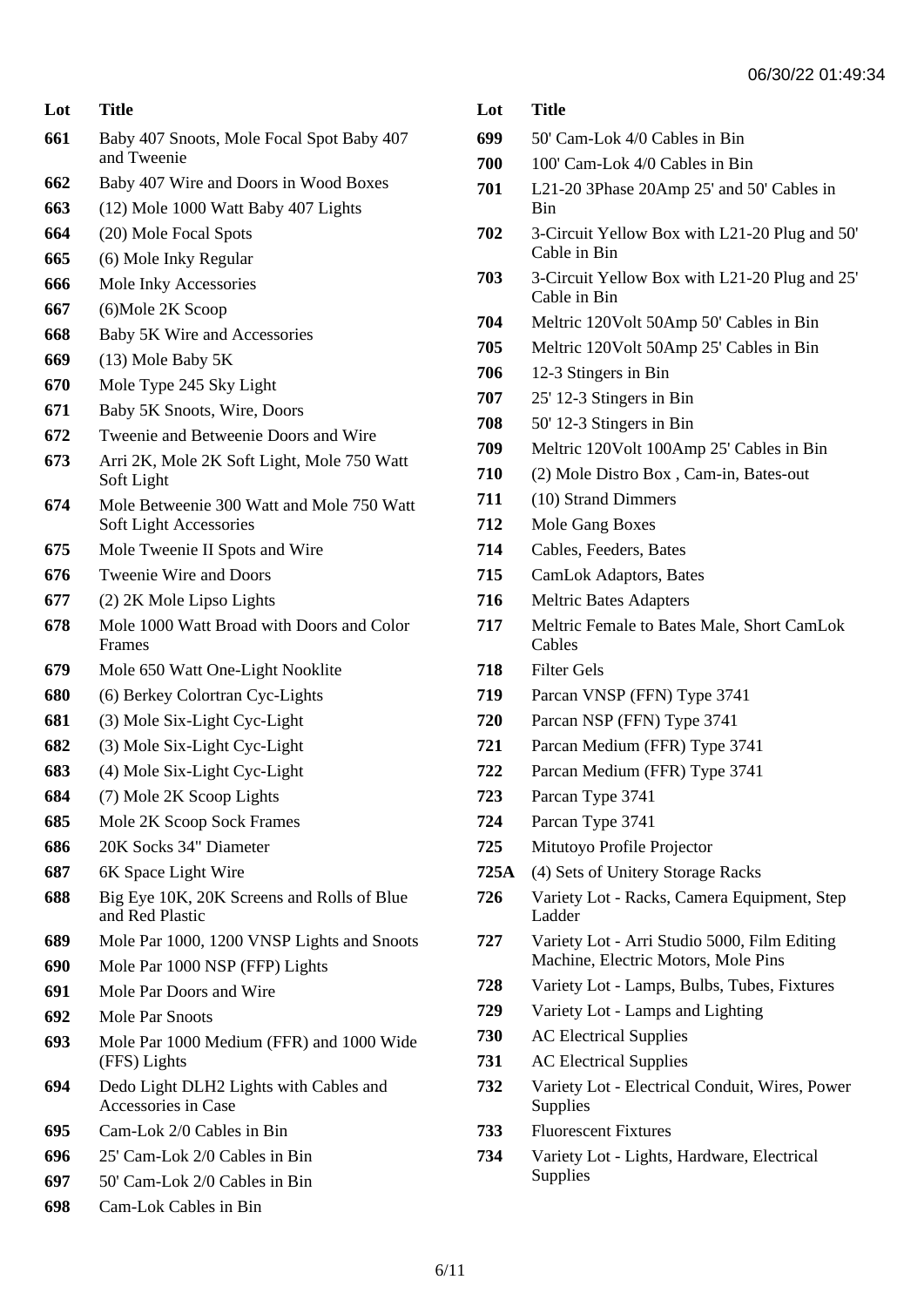- **735** Variety Lot AC Electrical Boxes, General Purpose Lamps, High Amperage Circuit Breakers
- **736** Variety Lot Racks, Cabinet, 1 Ton Arbor Press, Lights, Power Supplies
- **739** Variety Lot Refrigerator, Rolling Box, Electrical Parts, Casters
- **740** Variety Lot File Cabinet, Fuses, Sockets, Lenses,
- **741** Variety Lot Rack, Electrical Parts, Tube File
- **742** Variety Lot Rolling Work Table, Fasteners, Lamps, Dolley
- **743** (1) Surety Wahleford Retractable Lifeline
- **744** Leviton Motion Activated Light Controls
- **745** (1) Surety Wahlefeld Retractable Lifeline
- **746** (1) Surety Sure Line Temporary Synthetic Horizontal Lifeline
- **747** (1) Surety Sure Line Temporary Synthetic Horizontal Lifeline
- **748** (1) Surety Sure Line Temporary Synthetic Horizontal Lifeline
- **748A** (7) Ushio Halogen Stage/Studio Lamps
- **748B** (1) 220 V Quartzline Tungsten Halogen Lamp
- **748C** (1) 220 V Quartzline Tungsten Halogen Lamp
- **748D** (6) Ushio Stage/Studio Halogen Lamps
- **748E** (12) GE Showbiz Quartzline Halogen Lamps
- **748F** (6) Ushio Stage/Studio Halogen Lamps
- **748G** (6) Ushio Stage/Studio Halogen Lamps
- **749** 1,195 Gallon Square Plexiglass Water Tank
- **750** 53" Easy Reach Step Ladder
- **751** Mole-Richardson Baby Tener Solorspot on Matthews Crank-O-Vator
- **752** Mole-Richardson Baby Tener Solorspot on Matthews Crank-O-Vator
- **753** Mole-Richardson 20K "Big Mo" Solarspot on American Tripod with Crank
- **754** Mole-Richardson 20K "Big Mo" Solarspot on American Tripod with Crank
- **755** Mole-Richardson 20K "Big Mo" Solarspot on American Tripod with Crank
- **756** Mole-Richardson 20K "Big Mo" Solarspot on American Tripod with Crank
- **757** Mole-Richardson 20K "Big Mo" Solarspot on American Tripod with Crank
- **758** Mole-Richardson Baby Tener Solarspot on Matthews Super Crank Tripod
- **Lot Title**
- **759** Mole-Richardson Baby Tener Solarspot on Matthews Super Crank-O-Vator
- **760** Mole-Richardson Baby Tener Solarspot on Mole-Richardson Tripod
- **761** Mole-Richardson Baby Tener Solarspot on Mole-Richardson Tripod
- **761A** Mole-Richardson Baby Tener Solarspot on Mole-Richardson Tripod
- **762** Mole-Richardson Baby Tener Solarspot on Matthews Crank-O-Vator
- **763** Mole-Richardson Baby Tener Solarspot on Matthews Super Crank Tripod
- **764** Mole-Richardson 20K "Big Mo" Solarspot on American Tripod
- **765** Mole-Richardson 20K "Big Mo" Solarspot on American Tripod
- **766** Mole-Richardson 20K "Big Mo" Solarspot on Matthews Super Crank Tripod
- **767** Mole-Richardson Baby Senior Solarspot on Liftalite Junior Tripod
- **768** Mole-Richardson Baby Senior Solarspot on Liftalite Junior Tripod
- **769** Mole-Richardson Nine-Light Molepar on Liftalite Junior Tripod
- **770** Mole-Richardson Nine-Light Molepar on Liftalite Junior Tripod
- **771** Mole-Richardson Nine-Light Molepar on Liftalite Junior Tripod
- **771A** Mole-Richardson Nine-Light Molepar on Matthews Crank-O-Vator
- **772** Mole-Richardson Nine-Light Molepar on Matthews Crank-O-Vator
- **773** Mole-Richardson Nine-Light Molepar on Matthews Crank-O-Vator
- **774** Mole-Richardson Nine-Light Molepar on Matthews Super Crank-O-Vator
- **775** Mole-Richardson Baby Tener Solarspot on Tripod
- **776** Variety Lot Metal Dump Hopper, Trashcans, Cleaning Tools
- **777** Metal and Wood Lockable Boxes
- **778** Metal and Wood Lockable Boxes
- **779** Variety Lot Hydraulic Ram, Steel, Aluminum I Beam
- **779A** Rexroth Hydraulic Ram
- **780** Arri 2000 Spotlight on Century Stand
- **781** Arri 2000 Spotlight on Century Stand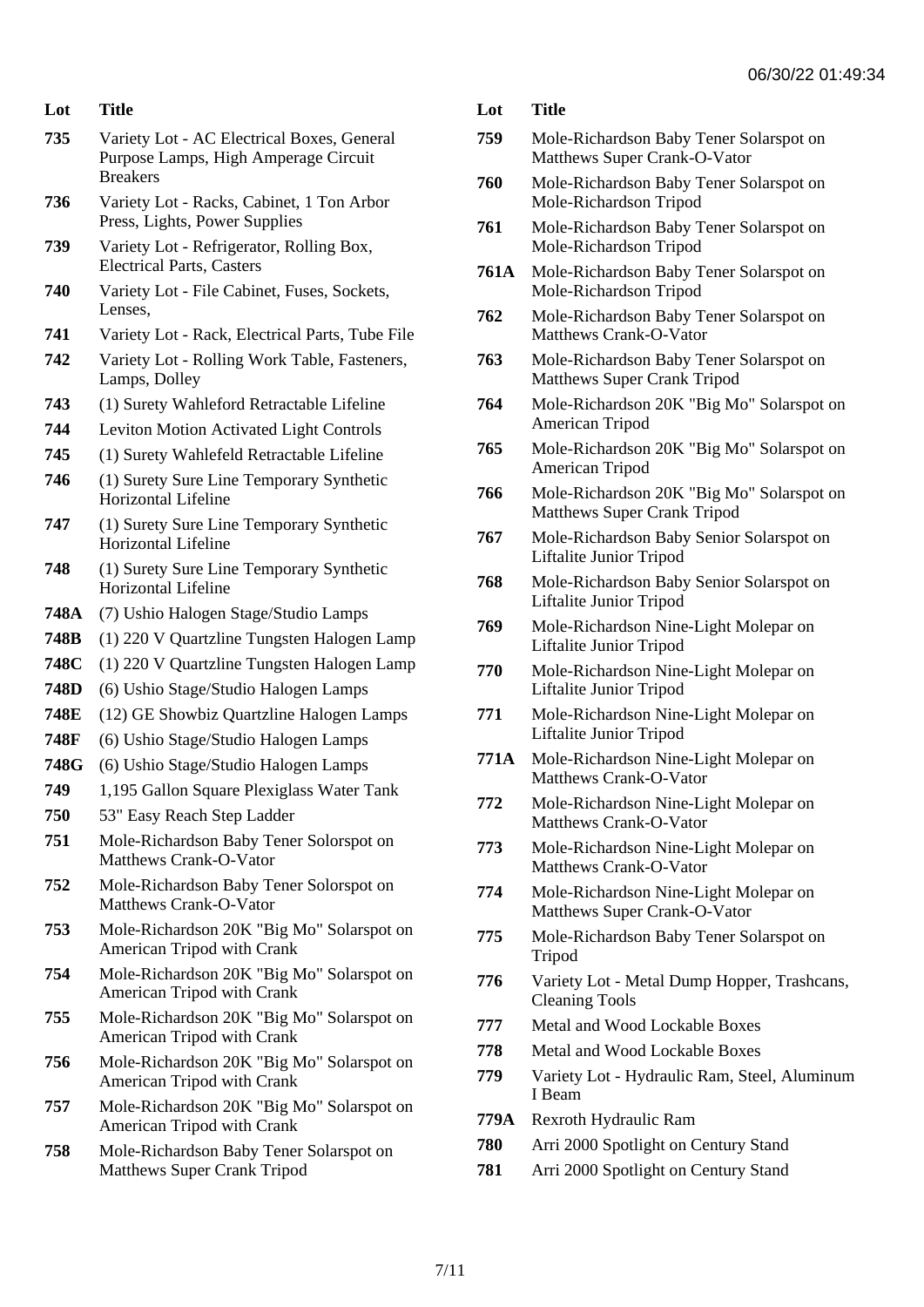| Lot         | Title                                                                        |  |
|-------------|------------------------------------------------------------------------------|--|
| 782         | Mole-Richardson Baby Junior Solarspot on<br><b>Century Stand</b>             |  |
| 783         | Mole-Richardson Baby Baby Solarspot on<br><b>Century Stand</b>               |  |
| 784         | (2) Electric Light and Bells on Tripod                                       |  |
| 786         | (2) Unfinished Model Buildings                                               |  |
| 787A        | <b>Motion Control Crane</b>                                                  |  |
| 787B        | Studio Boneyard Lot                                                          |  |
| 787C        | <b>Wall Mounted Lens Target</b>                                              |  |
| 787D        | Variety Lot - Rolling Whiteboard, Cabinet,<br>Dolleys                        |  |
| 787E        | 4' Round Motion Control Rotator Table                                        |  |
| 788         | <b>Strand Lighting CD80 Portable Dimming</b><br><b>Compact Rolling Rack</b>  |  |
| 789         | <b>Strand Lighting CD80 Portable Dimming</b><br><b>Compact Rolling Rack</b>  |  |
| 790         | <b>Strand Lighting CD80 Portable Dimming</b><br><b>Compact Rolling Rack</b>  |  |
| 791         | <b>Strand Lighting CD80 Portable Dimming</b><br><b>Compact Rolling Rack</b>  |  |
| 791A        | <b>Strand Lighting CD80 Pack</b>                                             |  |
| 792         | Express 250 Lighting Control System on<br><b>Rolling Desk</b>                |  |
| 793         | Express 250 Lighting Control System on<br><b>Rolling Cart</b>                |  |
| 794         | (12) ETC Source Four 750 Ellipsoidal Spotlight<br>Spot Lamps on Rolling Cart |  |
| 795         | <b>Matthews Tulip Crane</b>                                                  |  |
| 796         | (7) Rolling Wood Tables and (2) File Cabinets                                |  |
| 797         | Director's Chair                                                             |  |
| 800G        | (3) Boxes of Glass Domes                                                     |  |
| <b>800I</b> | (3) Shoji Screens                                                            |  |
| <b>800J</b> | Gucci and Elliot Lucca Bags, Locking Briefcase                               |  |
| 800K        | (6) Machined Aluminum Pieces                                                 |  |
| 800L        | (4) Framed Pictures                                                          |  |
| 800M        | (4) Framed Pictures                                                          |  |
| 802B        | <b>Film Loading Room</b>                                                     |  |
| 802C        | (6) Director Chairs and Steel Shelf                                          |  |
| 803         | Variety Lot - Folding Tables, Folding Chairs,<br>Shelves, Desks              |  |
| 804         | Soda Dispensing Machine                                                      |  |
| 804A        | Lot of (40+) Film Production Flags                                           |  |
| 805         | Variety Lot - Trash Cans, Brooms, Shovels,<br><b>Boxes</b>                   |  |
| 806         | Dutro Steel Forklift Dump Bin                                                |  |

**806A** Empire High Speed Studio Controller

- **Lot Title**
- **808** Steel Turntable Carousel
- **809** Variety Lot Conference Table, Desks, Chairs, Printers
- **810** Variety Lot Couch, Refrigerator, Ladder, Lamp, Display Case
- **811** Variety Lot DVDs, CDs, Shelves
- **812** Variety Lot Washer and Dryer, Steamer, Irons, Busts
- **813** Variety Lot Desks, Chairs
- **814** Variety Lot Leather Chairs, Desks, Dolly, **Heater**
- **815** Film Loading Room
- **816** Variety Lot Cleaning Supplies, Trash Can
- **817** Variety Lot Computers, Couch, Film Editing Table
- **818** Variety Lot Copy Machine, Paper, Postage Meter
- **818A** Savin 2535 Copy Machine
- **818B** Savin SLP38c Color Printer
- **819** Dell Flat Screen Monitor on Rolling Steel Cart with Wires
- **820** Computer Power Backup Set on Rack
- **821** Variety Lot Telecommunication Devices, Computers Parts and Supplies
- **822** (2) Dell 9100/9150 Computers on Rolling Cart
- **823** Variety Lot Wires, DVD Player
- **824** (7) Rolling Carts
- **825** Variety Lot Refrigerators, Microwave, Dishes, Coffee Makers
- **826** Variety Lot Table, Chairs, Rolling Cart
- **827** Variety Lot Desks, Art, Books, Chairs
- **828** Variety Lot Conference Table, Chairs, DVD Player, White Boards
- **829** Variety Lot Computers, Desks, Chairs
- **830** Variety Lot Office Furniture
- **831** Variety Lot Desk, Chairs, Computer Stand
- **832** Office Furniture
- **833** (2) Steel Ronford-Baker Camera Tripods and (3) Ground Spreaders
- **834** (3) Steel Camera Equipment Co. Tripods
- **835** (2) Steel Camera Equipment Co. Tripods
- **836** (3) Camera Tripods
- **837** Variety Lot Nikon Lenses, Desk, Chair, Computers, Camera Equipment
- **838** Variety Lot Printer, Camera, Walkman, Shoes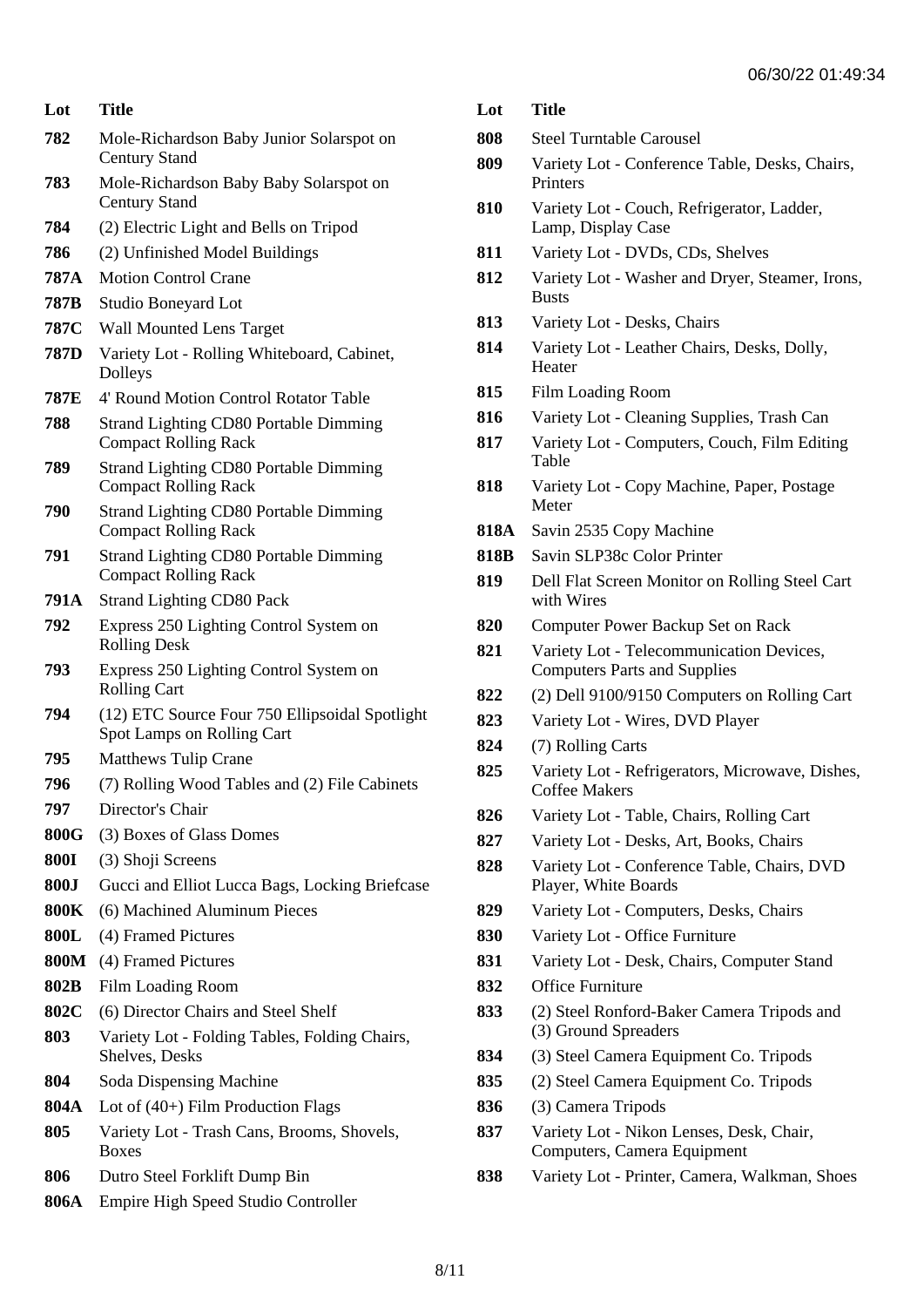| Lot  | <b>Title</b>                                                                      |
|------|-----------------------------------------------------------------------------------|
| 839  | Variety Lot - Electronic Wiring, Overcoats,<br><b>Office Supplies</b>             |
| 840  | Variety Lot - Refrigerator, Cabinets, Metal<br>Racks                              |
| 841  | <b>Overhead Dispenser for Packing Material</b><br>Delivery                        |
| 842  | Variety Lot - File Cabinet, Camera Parts, Wire                                    |
| 843  | Variety Lot - Electronic Equipment                                                |
| 844  | Variety Lot - Motors, Mounts, Tables, Camera<br>Parts                             |
| 845  | <b>Historic Vista Cruiser Cameras and Rotators</b>                                |
| 846  | Variety Lot - Turntables, Mounts, Plates                                          |
| 847  | <b>Studio Cable and Phone Wire</b>                                                |
| 848  | Variety Lot - New Coax Cables, Fiber Optics,<br><b>Ribbon Cables</b>              |
| 849  | Variety Lot - Tape Dispensers, Staplers, Hole<br>Punch, Electric Pencil Sharpener |
| 850  | Variety Lot - Power Supplies, Battery Pack<br>Belt, 12 V Accessories              |
| 851  | VistaFlex Camera Body and Accessories                                             |
| 851D | 8' Camera Crane                                                                   |
| 852  | Mitchell Mark II Camera Body and Studio<br><b>Controller with Cables</b>          |
| 853  | Photo Sonic Action Master 500 16mm Camera<br><b>Body</b>                          |
| 854  | Arriflex BL3 Camera Body and (6) Arri BL3<br><b>Film Magazines</b>                |
| 855  | (2) Matte Boxes                                                                   |
| 856  | <b>Studio Cables</b>                                                              |
| 857  | Variety Lot - Monitors, Cables, Electronic<br>Parts, Shop Vac                     |
| 858  | Lowell Soft Light                                                                 |
| 859  | Anvil-like Work Surface Anchored to Floor                                         |
| 860  | <b>Film Magazines</b>                                                             |
| 861  | Arriflex 35 III Camera Body with (7) Arri 35 III<br><b>Film Magazines</b>         |
| 862  | Variety Lot - Motors, Gear Reducer, Table<br><b>Mounts</b>                        |
| 863  | (12) Mitchell Film Magazines                                                      |
| 864  | (3) VF1 Viewtubes                                                                 |
| 865  | Power Pod Head with Multiplexes, Cables and<br>Accessories                        |
| 866A | Variety Lot - Lenses, Cameras, Fabric, Film<br>Magazines                          |
| 866B | Variety Lot - Power Box, Converter, Stabilizer                                    |
| 866C | Variety Lot - Lenses, Filters, Camera<br>Accessories                              |

| Lot | Title |
|-----|-------|
|     |       |

- **867** Variety Lot Worktable, Shelves, Cabinets, Film Reels
- **868** Variety Lot Test Track, Charts, Calibration Equipment
- **869** Variety Rolling Tool Cabinet, Tool Box, Hand Tools
- **870** 3' Flamables Cabinet with Chemicals
- **871** Air Hose Reel with Hose
- **872A** Rolling Cart
- **872B** Rolling Stairs
- **873** Darex Tool Sharpener on Stand
- **874** David White Auto Laser 900 in Case
- **875** Variety Lot Book Shelves, Phones, Signs
- **876** Film Editing Equipment with Rolling Light Table
- **877** Variety Lot Filters, Matte Boxes, Cabinets
- **878** Variety Lot Filters, Shades, Cabinet
- **879** Variety Lot Camera Accessories, Cabinet
- **880** Variety Lot Step Motors, Cable Ties, Cabinet
- **881** Slo-Syn Synchronous Stepping Motors
- **882** (5) Large Stepping Motors
- **883** (10) Stepping Motors
- **884** Tool Box with Tools
- **885** (1) MW Helium Neon Class II Laser and a Nuvision 3D Cinema Control Unit
- **886** Variety Lot Vista Flex Ground Glass, Filters
- **887A** NikonFlex Camera
- **887B** VistaVision Motion Picture Camera with Case
- **888** VistaVision Motion Picture Camera with Case
- **889** Kollmorgen Dual Micrometer Alignment Telescope
- **890A** Cordless Drills and Chargers
- **890B** Movie Take Blackboard with Megaphone
- **890C** LJ-9 Leveling Jack
- **891** Variety Lot Metronome, Photometers, Tapes, Grinder, Tools
- **892A** Nikon Lenses in Case
- **892B** 50-300 Nikkor Zoom Lense in Case
- **892C** Nikon F Camera Body with Lenses in Case
- **892D** 50-300 Nikkor Zoom Lense in Case
- **893A** Nikon F Camera Bodies and Lenses
- **893B** Nikon Lenses and (1) Camera Body
- **893C** Nikon Lenses and Sigma Telephoto Mirror
- **893D** Nikon Lenses and Cases
- **894** (2) 6' Wood Cabinets with Various Contents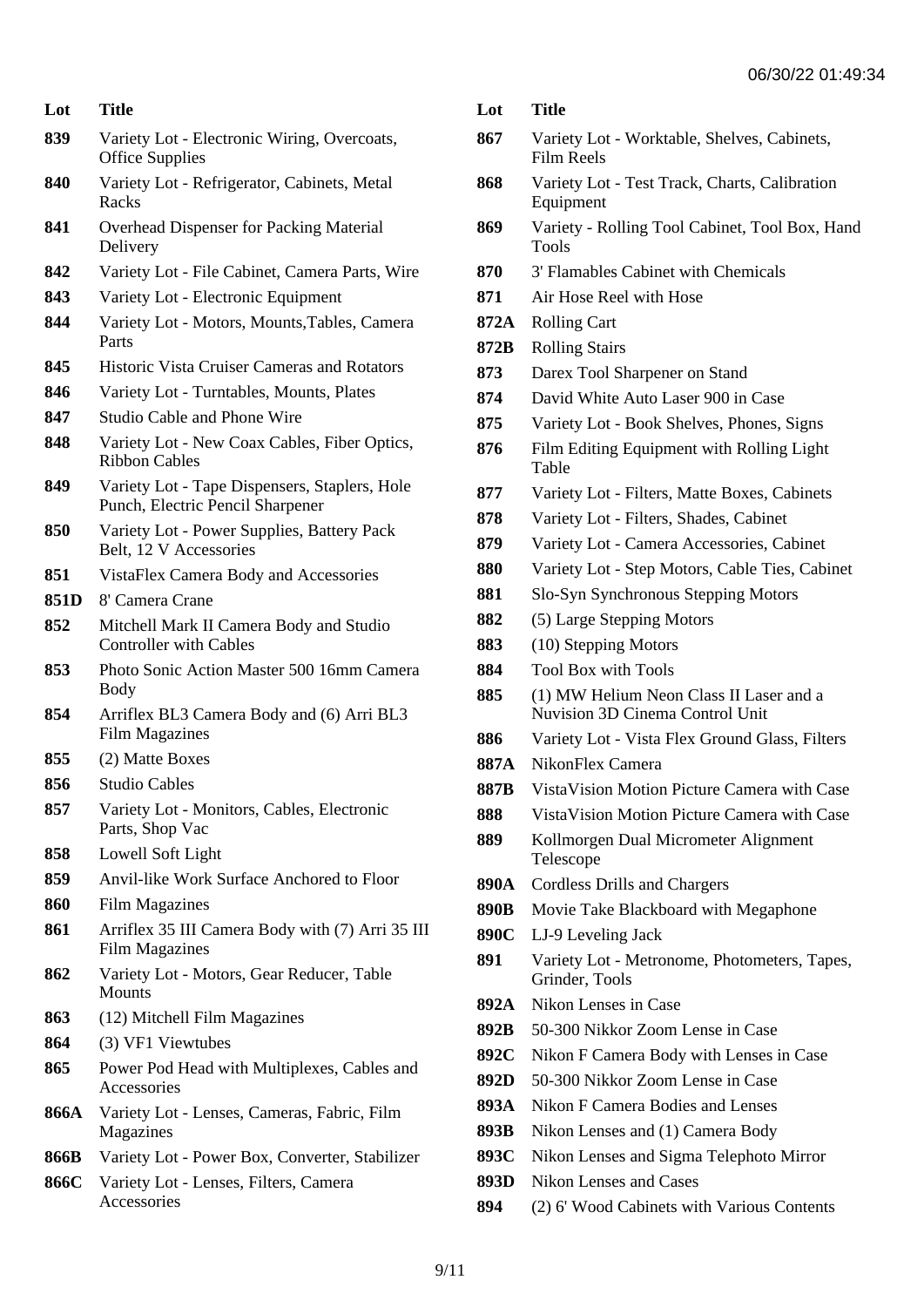| Lot | <b>Title</b> |
|-----|--------------|
|     |              |

- **895** Variety Lot Nikon Lenses, Cases, Snooper Extension Lens, Arriflex Follow Focus
- **896** Variety Lot Emergency Kits, Spot Lights, Reflective Rain Gear
- **897** Air Regulators
- **898** ILM Lock-Off Head
- **899A** ILM Lock-Off Head
- **899B** Westinghouse 4500 Sewing Machine
- **899C** Leather Punch Set
- **942** Variety Lot Dust Collectors, Band Saw, Pump, Sander
- **943A** Variety Lot Scrap Steel, Pullies, Aluminum
- **943B** Pipes and Yard Tools
- **943C** Hydraulic Equipment and Parts
- **943E** Dayton 20 Gallon Portable Electric Air Compressor
- **944A** Variety Lot Charcoal Bags, Valves, Plexiglass
- **944B** 1994 30 Gallon 200 PSI Air Tank Mounted on Dolley
- **944C** Dayton 30 Gallon 200 PSI Air Tank Mounted to Dolley
- **944D** Dayton 30 Gallon 200 PSI Air Tank Mounted on Dolley
- **944E** (4) Hydraulic Filtering Units with Nibco Valves
- **944F** Custom Rolling All-in-One Trash Pump Unit
- **944G** Custom Rolling All-in-One Trash Pump Unit
- **946A** 20' Cargo Container
- **946B** Industrial Electric Circuit Breaker Box
- **950** Scrap Steel
- **950A** 14' Tall Steel Square Tower
- **950B** 19' Tall Steel Square Tower
- **950C** Scrap Steel
- **950D** Wood Stage Platform
- **951** 1978 Fruehauf 26' Trailer with Lift Gate
- **951A** Variety Lot Leather Love Seat, Desks, Chairs
- **952** 1977 Ford 9000 Truck
- **952A** Variety Lot Steel Forklift Man-Lift, Steel Frames, Corks
- **952B** 1979 41' Strick Dry Van Trailer
- **953** 2006 C&B Flatbed Trailer
- **953D** Champion Portable 20 Gallon Air Compressor
- **954A** Variety Lot Computers and Accessories, Camera Accessories, Electronics
- **954B** 1987 40' Hyundai Cargo Container
- **954D** 1983 20' Sea Container
- **Lot Title**
- **954E** Variety Lot Desks, Chairs, Spools of Cable, Transformer
- **954F** 1977 20' Tokyu Cargo Container
- **955** Scrap Steel
- **955A** (10) 4x6 Wood Strands
- **955B** Rocks and Gravel on Pallet
- **956A** 20' Cargo Container
- **956B** Imitation Flora and Fauna
- **957A** 1984 20' Container
- **957B** Variety Lot Cargo Boxes, Electronics, Trinitron Machine
- **958A** 1984 20' Cargo Container
- **958B** Variety Lot Film Editing Unit, Shelves, Air Control Tank
- **959A** 1981 20' Cargo Container
- **960A** 2001 20' Cargo Container
- **960B** Variety Lot Spa Pump, Heater, Steel Tracks, Fake Body Parts
- **961** Steel Electronic Camera Crane with Track and Large Black Tarp
- **961A** Steel Materials Rack, (7) 2' Steel Pipes and Corrugated Metal Sheets
- **962** 2007 120 Gallon 200 PSI Tank on Steel Frame
- **963** 120 Gallon 200 PSI Tank with Splitter Attachment
- **964** 1981 124 Gallon 200 PSI Tank on Rolling Steel Frame
- **964A** 120 Gallon 200 PSI Tank
- **965** 80 Gallon 200 PSI Tank with Electronic Addons
- **965B** Gilson 5901SC Portable Concrete Mixer
- **966** 120 Gallon 200 PSI Tank
- **967** 120 Gallon 200 PSI Air Tank
- **968** 120 Gallon 200 PSI Air Tank
- **969** Variety Lot Tarps, Insulation, Natural Ground Cover
- **970** Variety Lot Lumber, Sand Bags, Ladders
- **970A** Styrofoam Sheets
- **971** Variety Lot Raw Wax, Tarps, Hoses
- **972** Rolling Wood Box with Steel Cones
- **973** (2) Wheelbarrows
- **974** Scrap Steel
- **975** (4) B and P Aluminum Ramps
- **976** 6' Artificial Palm Trees